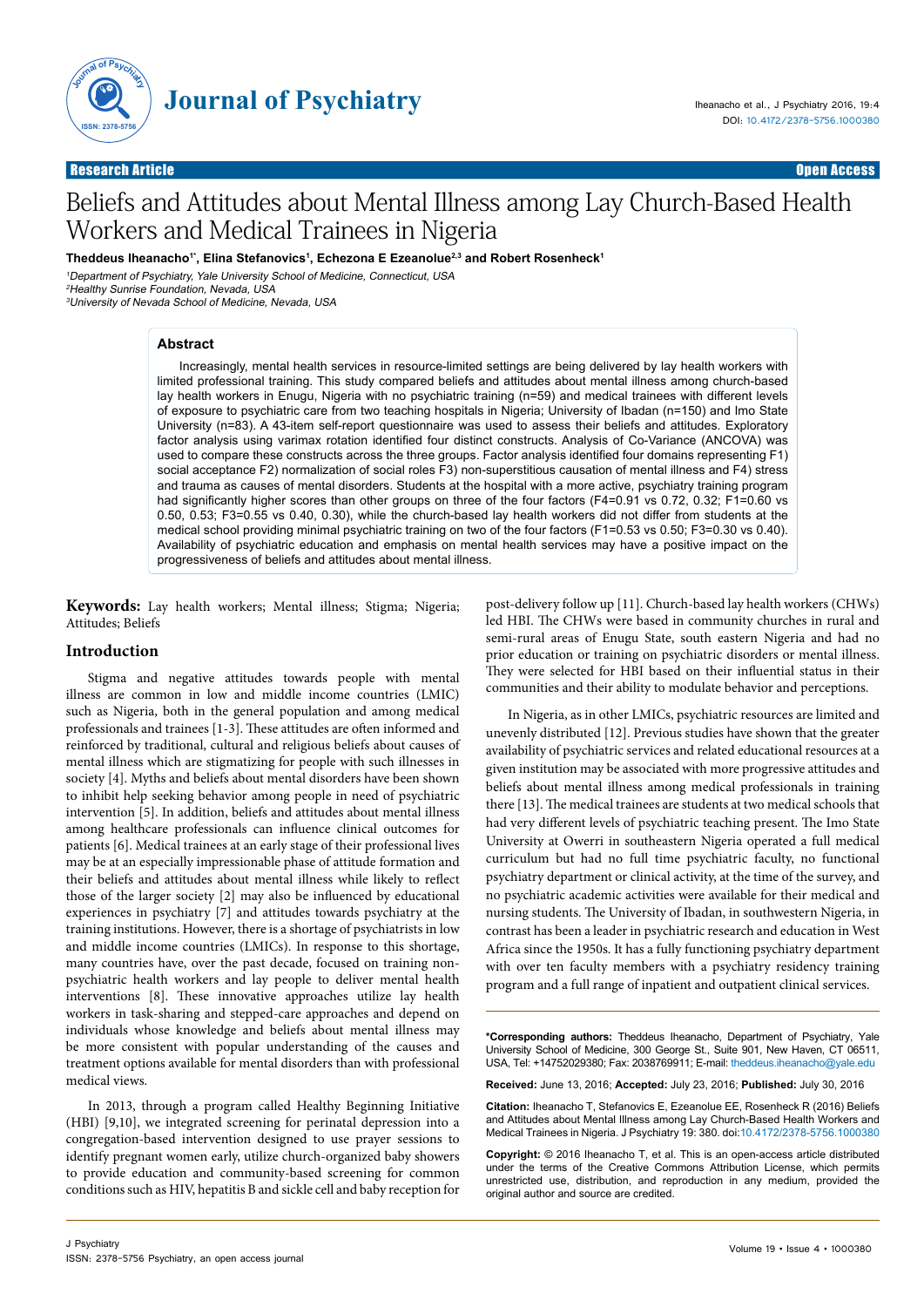**Citation:** Iheanacho T, Stefanovics E, Ezeanolue EE, Rosenheck R (2016) Beliefs and Attitudes about Mental Illness among Lay Church-Based Health Workers and Medical Trainees in Nigeria. J Psychiatry 19: 380. doi:10.4172/2378-5756.1000380

Page 2 of 5

The aim of this study is to compare the attitudes and beliefs about mental illness among the lay church-based health workers (CHWs) and medical trainees in Nigeria and identify any differences that may be related to education and/or experiences.

# **Materials and Methods**

# **Setting**

In 2011, Iheanacho et al. surveyed medical and nursing students at the Imo State University in Nigeria during a brief psychiatric educational training to determine their beliefs about mental disorders and attitudes towards people with mental illness [14]. In 2013 Ighodaro et al., conducted a similar survey among medical students at the University of Ibadan [15]. A similar survey was conducted among lay CHWs participating in the Healthy Beginning Initiative (HBI) in 2013 [9,11,16]. For this study, data from these three surveys were compared and analyzed.

## **Data Collection**

The data collection procedures for all three studies have been previously described [14-16]. In summary, the administration of the selfreport assessment instrument took place after the introduction of the teachers at Owerri, but prior to any specific psychiatric training although the students had had several years of general medical training ranging. In Ibadan, the survey was administered to medical students before their formal psychiatric clerkship rotation. In Enugu, the questionnaires were administered to the CHWs after a year of clinical experience, but prior to any mental health training. No individual identifying data were included to preserve confidentiality and promote candid responses.

## **Sample**

This was a convenience sample of church-based lay health workers (CHW) participating in HBI in Enugu, medical students and nursing students in their final year of training from Imo State University and medical students from University of Ibadan prior to their first formal psychiatric clinical rotation. The CHWs in Enugu (n=59) had no exposure to psychiatric service delivery and had received no specific mental health training. The University of Ibadan (n=150) represents a teaching center with robust psychiatric educational resources. Imo State University (n=83) represents an academic center with extremely limited psychiatric educational resources. The gender distribution in our sample from the two medical schools was representative of the gender proportions for both schools.

## **Measures**

The questionnaire was constructed from three widely used questionnaires; the Fear and Behavioral Intentions toward the mentally ill (FABI) [1], the Community Attitudes to Mental Illness (CAMI) scale [17], and the questionnaire of the World Psychiatric Association Program to Reduce Stigma and Discrimination [18]. The final version was adapted for local use by adding witchcraft and curses as options in causation of mental illness. It consisted of 43 dichotomous questions with subparts. The questionnaire also documented self-reported sociodemographic characteristics and professional experience**.** The measures addressed 1) conceptions of the cause of mental illness, 2) possible treatment options, 3) social distance and 4) social acceptance and social stigma.

# **Analysis**

First, chi square tests and analysis of variance (ANOVA) were used

to compare the three groups on socio-demographic characteristics: age and gender. Adjustments were made in subsequent analyses for variables on which significant differences were found between the groups.

Second, Exploratory Factor Analysis (EFA) was used to identify the number of latent constructs and the underlying factor structure. Prior to the extraction of the constructs, we examined the adequacy of the sample and the suitability of our data for EFA. The sampling adequacy was assessed by examining the Kaiser-Meyer-Olkin (KMO) measure [19] and Bartlett's Test of Sphericity. In interpreting the rotated factor pattern, the items with loading of .40 and higher were used to construct the extracted factors. Negatively phrased items were reverse-coded so that higher scores would represent more progressive views.

Analysis of Covariance (ANCOVA) was then used to compare the significance of the differences between the three groups on the subscales identified though the EFA adjusting for significant differences in age and gender. All analyses were performed using SAS 9.1 statistical software (SAS institute Inc, Cary, North Carolina, USA). Statistical significance was evaluated at the 0.05 level.

Since a central goal of this study was to compare lay CHWs and professionally trained students, effect sizes were calculated to reflect the magnitude of the difference in each attitude between the CHWs and the two groups of students with some professional training. Effect size was calculated using Cohen's d [20] as the difference between the CHWs factor scores on each of the four factors and the scores of the professional students divided by the pooled standard deviation of all the groups on each factor.

## **Results**

The entire sample consists of N=292 subjects including; 59 churchbased health workers (CHWs) from Enugu, 83 advanced medical and nursing students from Owerri, and 150 medical students from Ibadan. Two observations from the CHW sample were omitted from the final analysis due to missing values for most of the variables and lack of demographic characteristics.

Significant differences between the groups were observed in age (measured in years) and gender. The Ibadan (mean age=22.4 (sd=2.1)) and Owerri (mean age=24.7 (sd=4.3)) samples were significantly younger than CHW sample (mean age=40.5 (sd=10.7)). More than half of Ibadan sample were male n=97 (65.1%), while nearly one quarter of Owerri sample  $(n=35(24.3\%))$  was male and only 8.3%  $(n=12)$  of the CHW sample was male.

Exploratory factor analysis with orthogonal matrix rotation identified four factors with no split loadings (Table 1). The KMO correlation was .70 which was considered adequate for analyzing the EFA output. Bartlett's test of Sphericity was significant. Some items were reverse coded for analysis so that all factors represented more progressive attitudes. The first factor (F1) represents comfort socializing with people with mental illness and absence of fear and avoidance of such people (socializing). The second factor (F2) represents favoring normalized relationships for people with mental illness in society (normalizing). The third factor (F3) reflects disbelief in supernatural causes (witchcraft or curses) of mental illness, and the fourth (F4) reflects stress and physical abuse as causes of mental illness. Internal consistency of scale responses was assessed by calculating Cronbach's alpha. Resulting alpha estimates for responses to the socializing (F1), normalizing (F2), and disbelief in witchcraft (F3) factors were 0.80, 0.63 and 0.79 respectively. The alpha estimate for the fourth factor- stress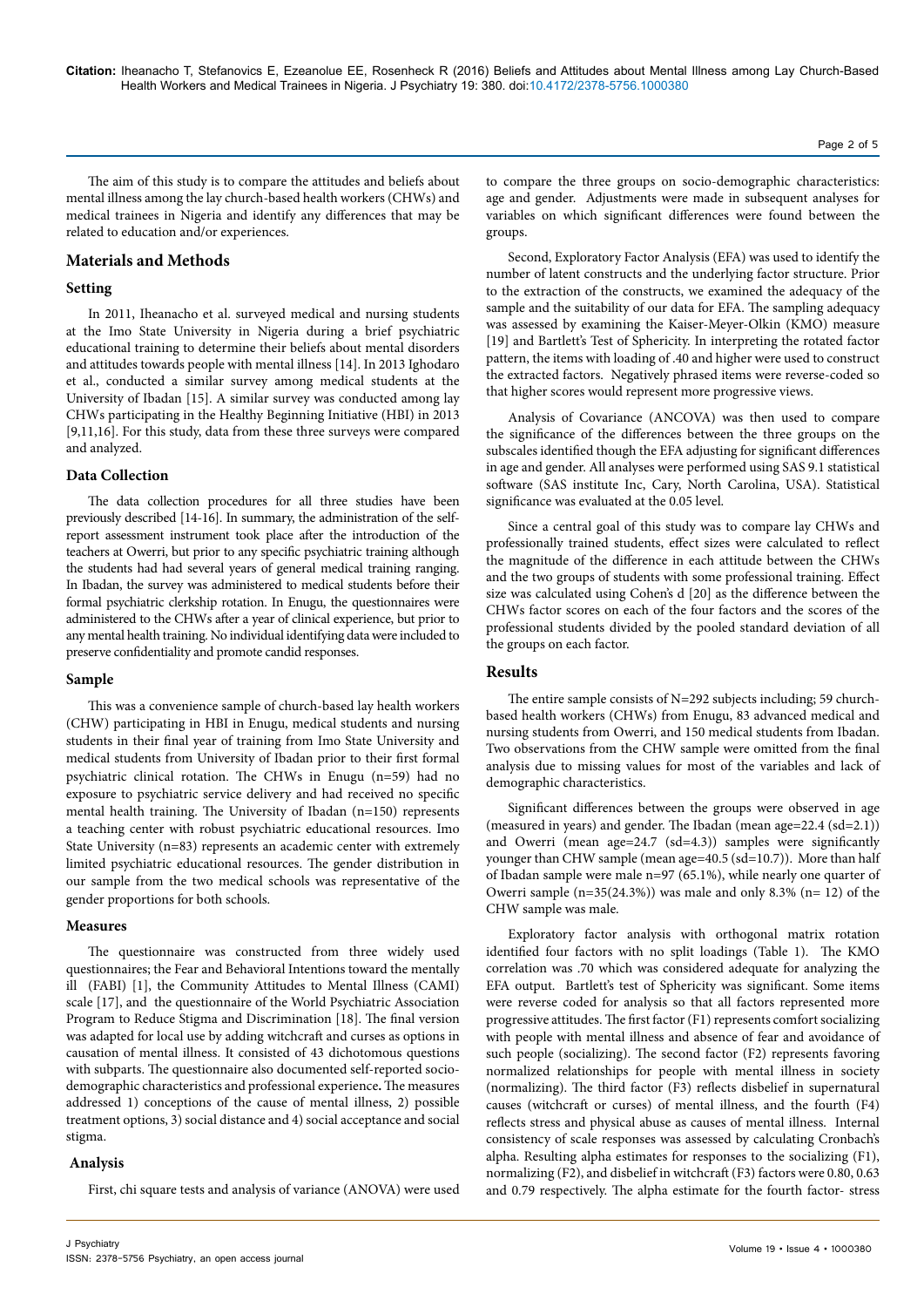and physical abuse as causes of mental illness was 0.55 (F4) (Table 1).

Using ANCOVA we assessed the significance of differences between three groups on each of the four factors adjusting for significant differences in socio-demographic characteristics. There were statistically significant differences in all factors with higher scores, as noted above, representing more progressive attitudes. On three of the four factors, socializing (F1), disbelief in witchcraft (F3), and stress and physical abuse as causes of mental illness (F4) the Ibadan sample had significantly higher scores than the Owerri and CHW samples (Table 2).

On the role normalizing (factor F2) the Ibadan students were joined by the CHWs (with no significant difference between them) in having higher scores than the Owerri students.

On two factors there were no statistically significant differences between the CHAs and the Owerri students: socializing (F1) and disbelief in superstitious causes of mental illness (F3). As noted above the Owerri sample had significantly lower scores than the CHW and Ibadan samples on the normalizing of roles factor (F2). All three groups were significantly different on factor 4 (stress and physical abuse as causes of mental illness) with lowest scores among CHWs, followed by higher scores among the Owerri and then the Ibadan students.

Effect sizes (last two columns of Table 2), showed small (0.20) to moderate (0.40) effects on about half the comparisons, and large effects (0.80 or more) on the others with the largest effects on the comparison of the CHWs with the professional students on the belief in stress and trauma as causes of mental illness (F4).

#### **Discussion**

Findings from this pilot study show that the pre-psychiatric clerkship students at Ibadan who had studied in a milieu that had a relatively robust emphasis on psychiatric service delivery, had significantly higher scores on three of four factors reflecting higher

social acceptance of people with mental illness, less belief in witchcraft as a cause of mental illness and more likelihood of believing that stress and trauma can contribute to onset of mental illness.

Of note, the CHWs did not have significantly different scores from the medical students from Owerri on two of four measures: disbelief in the supernatural (F3) and stress and trauma as sources of mental illness (F4). Although the Owerri students had received general medical training, like the CHWs, they had not completed any formal training in psychiatry which may explain their modest difference.

While we cannot conclude without further studies that the differences observed in the three groups can be accounted for by the difference in the availability of or absence of psychiatric resources and training, it is reasonable to suggest that there was a significant impact from the regular clinical exposure of Ibadan students to people with mental illness and to professionals devoted to treating them along with specific educational activities provided by a fully functional psychiatric department. A combination of education about mental illness and contact with people with mental illness has been shown in other studies to lead to significant increase in less stigmatized attitudes towards people with mental illness [21]. This study suggests that the proximity to professionals engaged in the practice of psychiatry may also be an influential factor.

The smallest difference between the three groups was observed in the level of non-belief in superstitious causes of mental illness with the CHWs showing the lowest scores. Thus, some degree of belief in witchcraft or curses as causes of mental illness is not uncommon among both the medical students and lay health workers in Nigeria, albeit less so in the context of psychiatric educational resources at the medical schools, and especially in the Ibadan sample. This likely reflects, on the one hand, the ongoing influence of cultural, superstitious and religious beliefs and the association of witchcraft with mental illness in much of sub Saharan Africa and some other low and middle income countries

| Factor 1                                                                                 | F <sub>1</sub> | F <sub>2</sub> | F3     | F4     |
|------------------------------------------------------------------------------------------|----------------|----------------|--------|--------|
| Not upset or disturbed about working on the same job with someone with mental illness    | 0.57755        |                |        |        |
| Not afraid to have a conversation with a person with mental illness                      | 0.53936        |                |        |        |
| Would invite somebody into your home if you knew they suffered from mental illness       | 0.51992        |                |        |        |
| Would want to live next door to someone who has been mentally ill                        | 0.51615        |                |        |        |
| Could maintain a friendship with someone with mental illness                             | 0.51322        |                |        |        |
| Not afraid of people with mental illness                                                 | 0.50702        |                |        |        |
| Would be willing to work with somebody with a mental illness                             | 0.50483        |                |        |        |
| Not ashamed if people knew that someone in your family has mental illness                | 0.45105        |                |        |        |
| It is not frightening if people with mental illness live in residential neighborhoods    | 0.43996        |                |        |        |
| I would not want to live next door to someone who has been mentally ill                  | 0.42985        |                |        |        |
| Residents have nothing to fear from people getting mental services in their neighborhood | 0.42562        |                |        |        |
| Factor 2                                                                                 |                |                |        |        |
| People with mental illness do NOT tend to be mentally retarded                           |                | 0.52385        |        |        |
| People with mental illness are NOT a public nuisance                                     |                | 0.49198        |        |        |
| People with mental illness are NOT dangerous because of violent behavior                 |                | 0.43148        |        |        |
| Factor 3                                                                                 |                |                |        |        |
| Possession by evil spirits as cause of mental illness                                    |                |                | 0.7884 |        |
| God's punishment as cause of mental illness                                              |                |                | 0.7249 |        |
| Witchcraft as cause of mental illness                                                    |                |                | 0.6858 |        |
| Someone putting a curse on you as a cause of mental illness                              |                |                | 0.5760 |        |
| Factor 4                                                                                 |                |                |        |        |
| Stress as cause of mental illness                                                        |                |                |        | 0.5901 |
| Physical abuse as cause of mental illness                                                |                |                |        | 0.5644 |

**Table 1:** Factor loadings of the Questionnaire items.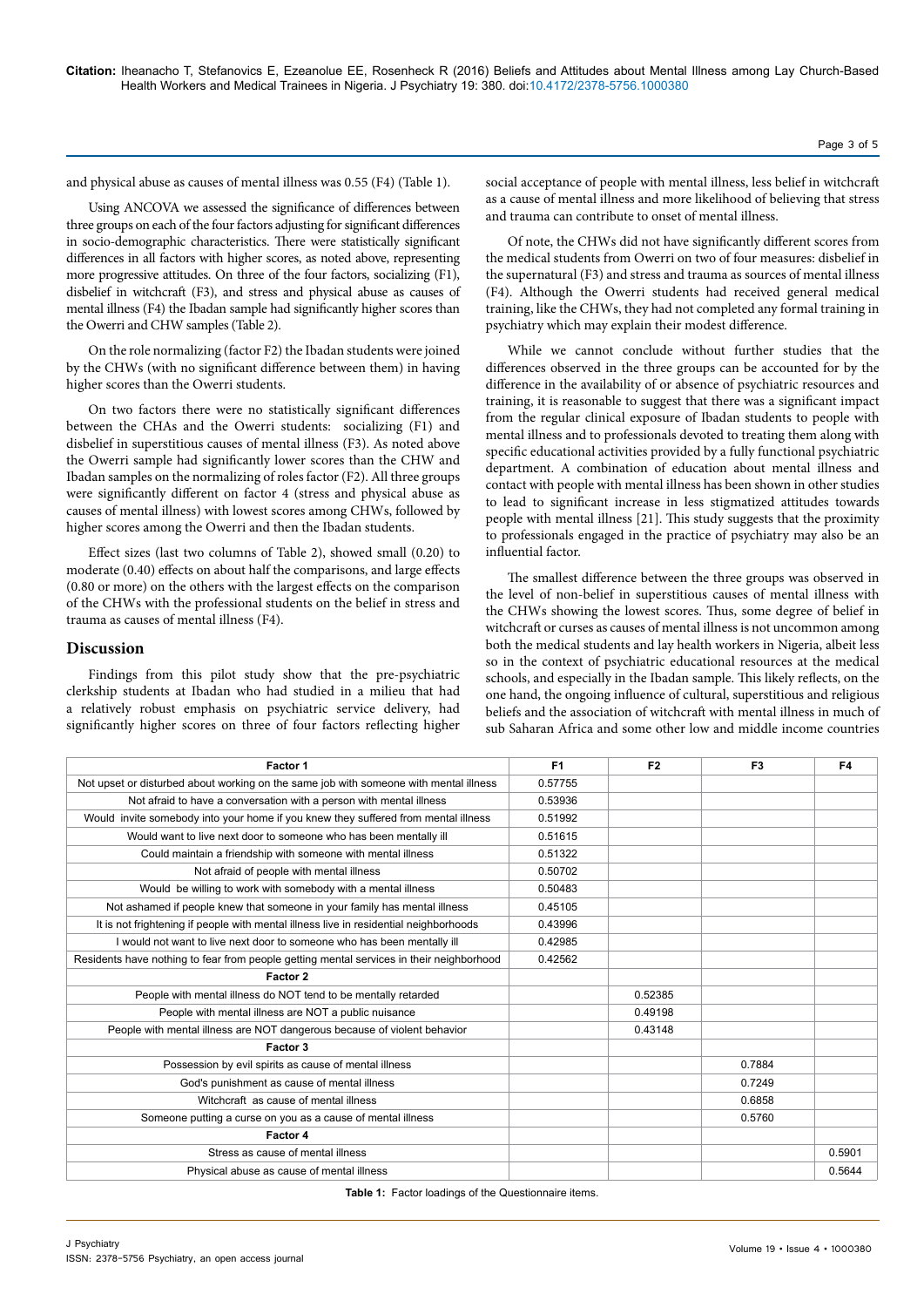**Citation:** Iheanacho T, Stefanovics E, Ezeanolue EE, Rosenheck R (2016) Beliefs and Attitudes about Mental Illness among Lay Church-Based Health Workers and Medical Trainees in Nigeria. J Psychiatry 19: 380. doi:10.4172/2378-5756.1000380

# Page 4 of 5

| <b>Factors</b><br>Responses in agreement with items<br>$% \pm SD$                                    | church-based health<br>workers $n = 59$ | 2<br>Medical Students.<br>Owerri, n=83 | 3<br><b>Medical students,</b><br>Ibadan, n=150 | P        | Paired<br>comparison | <b>Effect size</b><br>CHW vs<br>Owerri | <b>Effect size CHW</b><br>vs Ibadan |
|------------------------------------------------------------------------------------------------------|-----------------------------------------|----------------------------------------|------------------------------------------------|----------|----------------------|----------------------------------------|-------------------------------------|
| Socializing with people with mental<br>illness and absence of fear and<br>avoidance (socializing) F1 | $0.53 \pm 0.05$                         | $0.50 \pm 0.03$                        | $0.60 \pm 0.03$                                | < 0.001  | $3 > 2 = 1$          | 0.11                                   | $-0.26$                             |
| Disbelief in supernatural causes<br>(witchcraft/curses) of mental illness F3                         | $0.30 \pm 0.06$                         | $0.40 \pm 0.04$                        | $0.55 \pm 0.03$                                | < 0.01   | 3 > 1.2              | $-0.28$                                | $-0.69$                             |
| <b>Favoring normalized relationships</b><br>with people with mental illness<br>(normalizing) F2      | $0.38 \pm 0.07$                         | $0.12 \pm 0.04$                        | $0.33 \pm 0.03$                                | < 0.0001 | 1.3 > 2              | 0.81                                   | 0.16                                |
| Stress and abuse etiology F4                                                                         | $0.32 \pm 0.06$                         | $0.72 \pm 0.03$                        | $0.91 \pm 0.03$                                | < 0.0001 | 3 > 1 > 2            | $-1.11$                                | $-1.63$                             |

**Table 2:** Factor score comparison among the groups (ANCOVA result).

[illness and reaction to mentally ill people. Br J Psychiatry168: 191-198.](http://www.ncbi.nlm.nih.gov/pubmed/8837909)

[3,22]. On the other hand, it suggests that professional education may attenuate superstitious beliefs. These findings demonstrate the importance of culturally relevant and acceptable teaching interventions in general psychiatric curriculum of medical schools and training programs for lay health workers in Nigeria. Traditional psychiatric clerkship curriculums for medical trainees and training programs for lay health workers based on current Western psychiatry models may address these beliefs and attitudes about mental illness to some degree, but not entirely.

It is thus important; to address negative, stigmatizing beliefs and attitudes as represented by low scores in our sample on factors 1 and 2. A qualitative approach to evaluating the attitudes of the three groups could possibly be informative in better understanding these results. The authors are currently supplementing the data presented here with a qualitative study of beliefs and attitudes of lay health workers leading the Healthy Beginning Initiative, the church-based prevention program in Enugu, Nigeria. They are also currently designing pilot studies to test the effects of targeted anti-stigma interventions that can be included in formal psychiatric clerkships for the students and training programs for the lay health workers.

# **Limitations**

This study should be interpreted with these limitations in mind. First, it was based on a small, convenience sample and the observed differences in attitudes may reflect local regional, cultural, religious and educational differences that may be independent of medical school faculty composition, psychiatric educational offerings or connection to psychiatric services. The convenience sampling may have resulted in selection of individuals with specific attitudes that were independent of the educational content and context to which the students and lay workers were exposed.

# **Conclusion**

Our findings suggest that the availability of sophisticated psychiatric educational resources and services may have a positive impact on the progressiveness of beliefs and attitudes towards people with mental illness. Church-based lay health workers with limited general medical experience and training but who play significant roles in mental health care delivery have beliefs that are similar to those of professionals who have had extensive medical training but no specific psychiatric training. Thus sensitivity training, psychoeducation and additional exposure to people with mental illness can help decrease stigma.

## **References**

1. [Wolff G, Pathare S, Craig T, Leff J \(1996\) Community knowledge of mental](http://www.ncbi.nlm.nih.gov/pubmed/8837909)

- 2. [Ogunsemi OO, Odusan O, Olatawura MO \(2008\) Stigmatising attitude of](http://www.ncbi.nlm.nih.gov/pubmed/18724873)  [medical students towards a psychiatry label. Ann Gen Psychiatry 7: 15.](http://www.ncbi.nlm.nih.gov/pubmed/18724873)
- 3. [Gureje O, Lasebikan VO, Ephraim-Oluwanuga O, Olley BO, Kola L \(2005\)](http://www.ncbi.nlm.nih.gov/pubmed/15863750)  [Community study of knowledge of and attitude to mental illness in Nigeria. Br J](http://www.ncbi.nlm.nih.gov/pubmed/15863750)  [Psychiatry 186: 436-441.](http://www.ncbi.nlm.nih.gov/pubmed/15863750)
- 4. [Gureje O, Olley BO, Ephraim-Oluwanuga O, Kola L \(2006\) Do beliefs about](http://www.ncbi.nlm.nih.gov/pmc/articles/PMC1525129/)  [causation influence attitudes to mental illness? World Psychiatry 5: 104-107.](http://www.ncbi.nlm.nih.gov/pmc/articles/PMC1525129/)
- 5. [Segal DL, Coolidge FL, Mincic MS, O'Riley A \(2005\) Beliefs about mental](http://www.ncbi.nlm.nih.gov/pubmed/16019293)  [illness and willingness to seek help: A cross-sectional study. Aging Ment Health](http://www.ncbi.nlm.nih.gov/pubmed/16019293)  [9: 363-367.](http://www.ncbi.nlm.nih.gov/pubmed/16019293)
- 6. [Schulze B \(2007\) Stigma and mental health professionals: a review of the](http://www.ncbi.nlm.nih.gov/pubmed/17464792)  [evidence on an intricate relationship. Int Rev Psychiatry 19: 137-155.](http://www.ncbi.nlm.nih.gov/pubmed/17464792)
- 7. [Fischel T, Manna H, Krivoy A, Lewis M, Weizman A \(2008\) Does a clerkship](http://www.ncbi.nlm.nih.gov/pubmed/18349336)  [in psychiatry contribute to changing medical students' attitudes towards](http://www.ncbi.nlm.nih.gov/pubmed/18349336)  [psychiatry? Acad Psychiatry 32: 147-150.](http://www.ncbi.nlm.nih.gov/pubmed/18349336)
- 8. [van Ginneken N, Tharyan P, Lewin S, Rao GN, Meera S, et al. \(2013\) Non](http://www.ncbi.nlm.nih.gov/pubmed/24249541)specialist health worker interventions for the care of mental, neurological and [substance-abuse disorders in low-and middle-income countries. Cochrane](http://www.ncbi.nlm.nih.gov/pubmed/24249541)  [Database Syst Rev 11: CD009149.](http://www.ncbi.nlm.nih.gov/pubmed/24249541)
- 9. [Ezeanolue EE, Obiefune MC, Yang W, Obaro SK, Ezeanolue CO, et al. \(2013\)](http://www.ncbi.nlm.nih.gov/pubmed/23758933)  [Comparative effectiveness of congregation-versus clinic-based approach to](http://www.ncbi.nlm.nih.gov/pubmed/23758933)  [prevention of mother-to-child HIV transmission: study protocol for a cluster](http://www.ncbi.nlm.nih.gov/pubmed/23758933)  [randomized controlled trial. Implement Sci 8: 62.](http://www.ncbi.nlm.nih.gov/pubmed/23758933)
- 10. [Ezeanolue EE, Obiefune MC, Ezeanolue CO, Ehiri JE, Osuji A, et al. \(2015\)](http://www.ncbi.nlm.nih.gov/pubmed/26475016)  [Effect of a congregation-based intervention on uptake of HIV testing and linkage](http://www.ncbi.nlm.nih.gov/pubmed/26475016)  [to care in pregnant women in Nigeria \(Baby Shower\): a cluster randomised trial.](http://www.ncbi.nlm.nih.gov/pubmed/26475016)  [Lancet Glob Health 3: e692-e700.](http://www.ncbi.nlm.nih.gov/pubmed/26475016)
- 11. [Iheanacho T, Obiefune M, Ezeanolue CO, Ogedegbe G, Nwanyanwu OC, et](http://www.ncbi.nlm.nih.gov/pubmed/25201181)  [al. \(2015\) Integrating mental health screening into routine community maternal](http://www.ncbi.nlm.nih.gov/pubmed/25201181)  [and child health activity: experience from Prevention of Mother-to-child HIV](http://www.ncbi.nlm.nih.gov/pubmed/25201181)  [transmission \(PMTCT\) trial in Nigeria. Soc Psychiatry Psychiatr Epidemiol 50:](http://www.ncbi.nlm.nih.gov/pubmed/25201181)  [489-495.](http://www.ncbi.nlm.nih.gov/pubmed/25201181)
- 12. [Saxena S, Sharan P, Garrido M, Saraceno B \(2006\) World Health Organization's](http://www.ncbi.nlm.nih.gov/pubmed/17139355)  [Mental Health Atlas 2005:implications for policy development. World Psychiatry](http://www.ncbi.nlm.nih.gov/pubmed/17139355)  [5: 179-184.](http://www.ncbi.nlm.nih.gov/pubmed/17139355)
- 13. [Iheanacho T, Stefanovics E, Makanjuola V, Marienfeld C, Rosenheck R \(2014\)](http://www.rcpsych.ac.uk/pdf/PUB_IPv11n2.pdf)  [Medical and nursing students' attitudes to people with mental illness in Nigeria:](http://www.rcpsych.ac.uk/pdf/PUB_IPv11n2.pdf)  [a tale of two teaching hospitals. International Psychiatry 11: 43-45.](http://www.rcpsych.ac.uk/pdf/PUB_IPv11n2.pdf)
- 14. [Iheanacho T, Marienfeld C, Stefanovics E, Rosenheck RA \(2014\) Attitudes](http://www.ncbi.nlm.nih.gov/pubmed/24643398)  [toward mental illness and changes associated with a brief educational](http://www.ncbi.nlm.nih.gov/pubmed/24643398)  [intervention for medical and nursing students in Nigeria. Acad Psychiatry 38:](http://www.ncbi.nlm.nih.gov/pubmed/24643398)  [320-324.](http://www.ncbi.nlm.nih.gov/pubmed/24643398)
- 15. [Ighodaro A, Stefanovics E, Makanjuola V, Rosenheck R \(2015\) An Assessment](http://www.ncbi.nlm.nih.gov/pubmed/24903130)  [of Attitudes Towards People with Mental Illness Among Medical Students and](http://www.ncbi.nlm.nih.gov/pubmed/24903130)  [Physicians in Ibadan, Nigeria. Acad Psychiatry 39: 280-285.](http://www.ncbi.nlm.nih.gov/pubmed/24903130)
- 16. [Iheanacho T, Kapadia D, Ezeanolue CO, Osuji AA, Ogidi AG, et al. \(2016\)](http://www.ncbi.nlm.nih.gov/pubmed/26807146)  [Attitudes and beliefs about mental illness among church-based lay health](http://www.ncbi.nlm.nih.gov/pubmed/26807146)